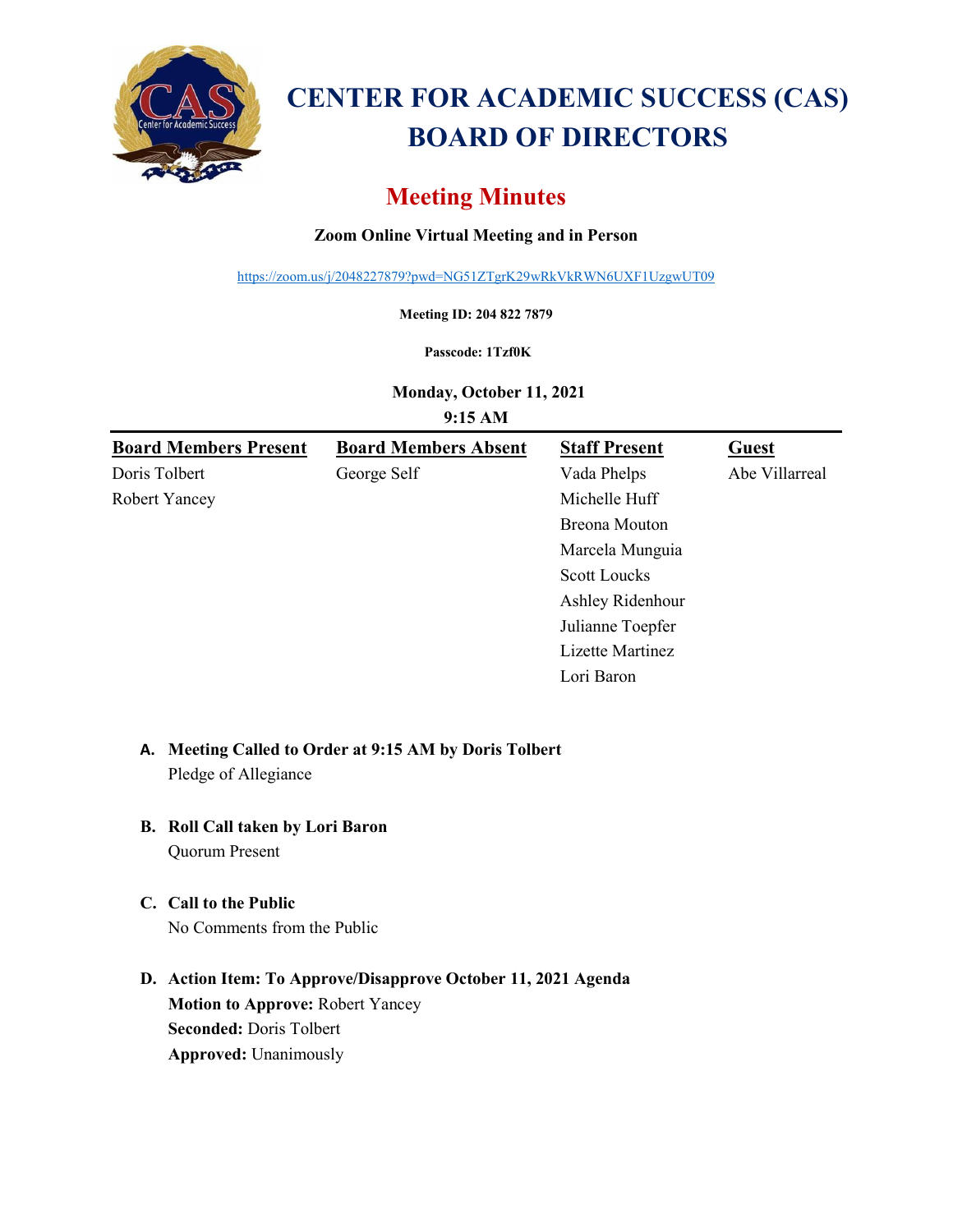- **E. Action Item: To Approve/Disapprove the September 20, 2021 Minutes Motion to Approve:** Robert Yancey **Seconded:** Doris Tolbert **Approved:** Unanimously
- **F. Action Item: To Approve/Disapprove the FY21 Annual Financial Report Motion to Approve:** Robert Yancey **Seconded:** Doris Tolbert **Approved:** Unanimously
- **G. Action Item: To Approve/Disapprove Dave Dolifka as a check signer to the Student Council account.**

 Michelle Huff: Dave Dolifka and Judith Herrera have been through check signer training. **Motion to Approve:** Doris Tolbert **Seconded:** Robert Yancey **Approved:** Unanimously

#### **H. Action Item: To Approve/Disapprove Judith Herrera as a check signer to the Student Council account.**

**Motion to Approve:** Doris Tolbert **Seconded:** Robert Yancey **Approved:** Unanimously

**I. Business/Finance**

The report is in the packet.

**J. Report on Current Legislation** No report.

#### **K. Principals' Reports**

#### **Douglas CAS Report**

Marcela highlighted a few points in her report which is in the packet. Enrollment is going up slowly.

#### **Sierra Vista CAS Report**

Scott, Julie and Ashley reviewed their reports which are in the packet.

#### **L. Human Resources Report**

Breona Mouton highlighted recruiting and hiring points in her report.